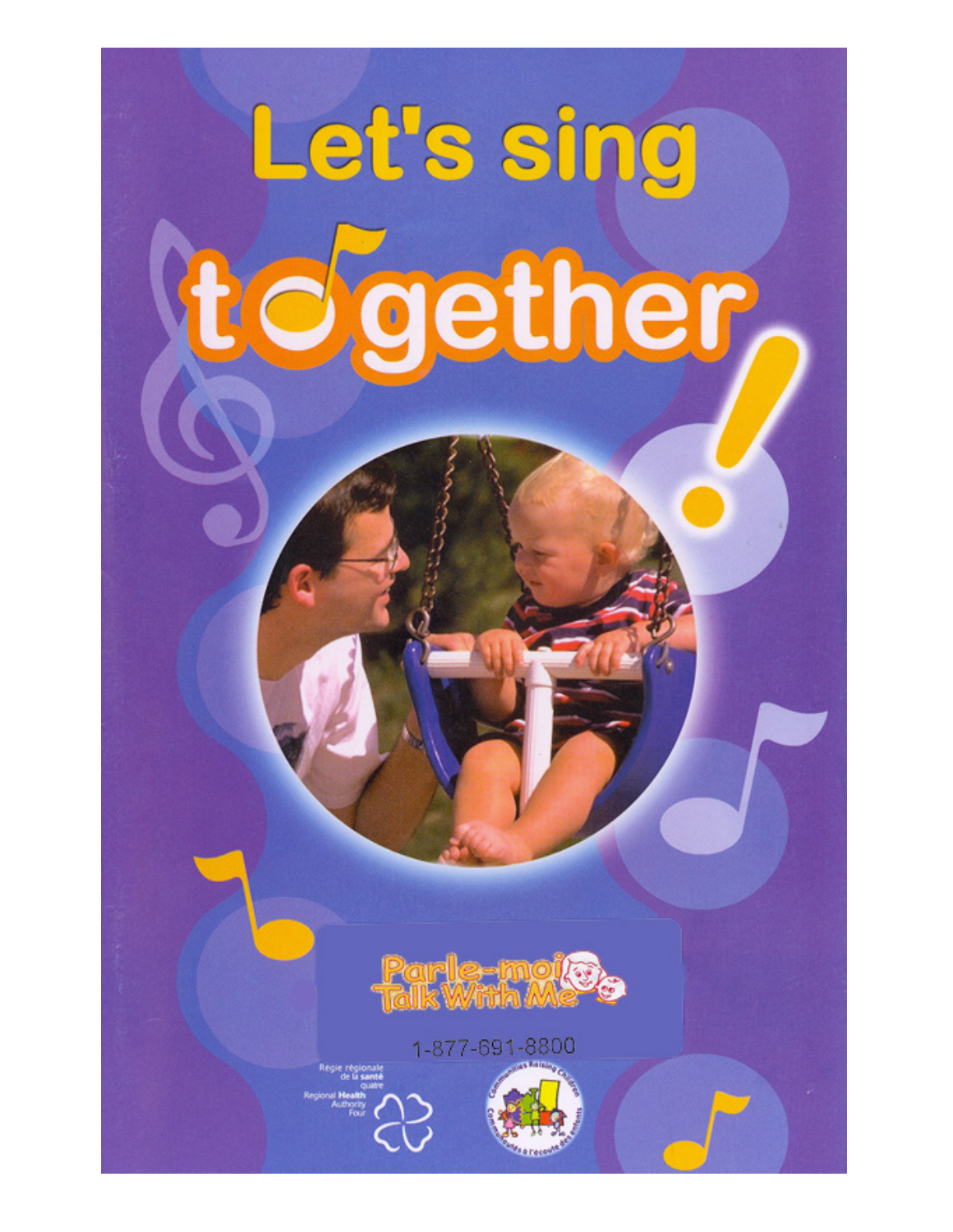In this booklet, you will find a collection of songs and rhymes. Take time to enjoy singing, dancing and playing with your child. These fun activities will help develop your child's language and will better prepare him for school.

When you sing together, your child will learn:

- $\cdot$  to listen (rhythm helps maintain his attention);
- to wait for his turn;
- to imitate gestures, soundsand words;
- new words and actions.

"Talk With Me" is a free early language service for all children aged 0 to 5 years old.

This project was realized by Julie Boucher and Michèle O'Connell, Speech-Language Pathologists of the Talk With Me Service in Regional Health Authority 4 in New Brunswick.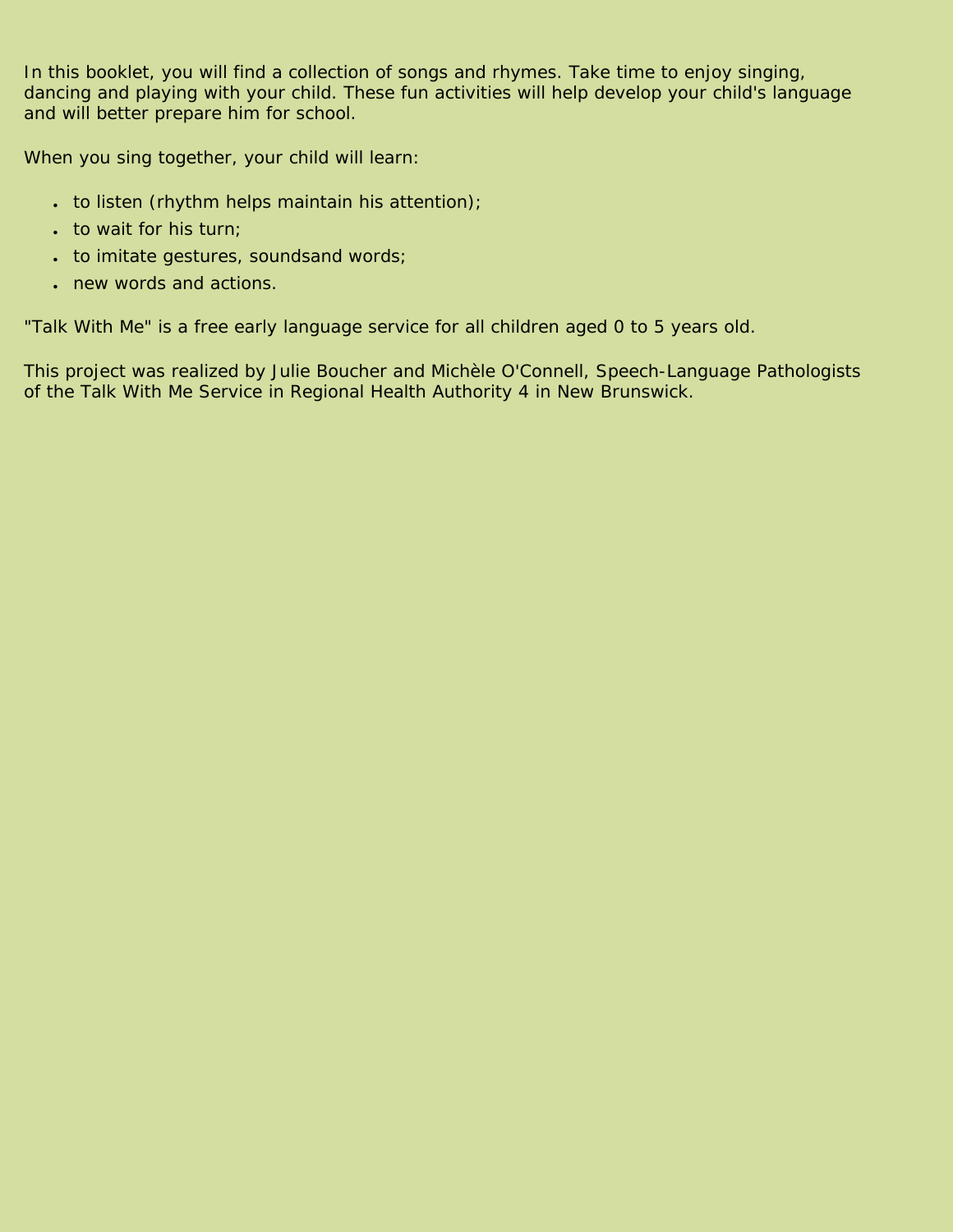#### **Table of contents**

- 1. [Alphabet Song](#page-3-0)
- 2. [Head and Shoulders](#page-3-0)
- 3. [Hickory, Dickory, Dock](#page-3-0)
- 4. Hokey Pokey
- 5. Humpty Dumpty
- 6. [Hush Little Baby](#page-5-0)
- 7. [If You're Happy](#page-6-0)
- 8. [I'm a Little Teapot](#page-6-0)
- 9. [Itsy Bitsy Spider](#page-6-0)
- 10. [Jack and Jill](#page-7-0)
- 11. [Little Miss Muffet](#page-7-0)
- 12. [London Bridge](#page-8-0)
- 13. [Mary Had a Little Lamb](#page-9-0)
- 14. [My Bonnie Lies Over the Ocean](#page-10-0)
- 15. [Old MacDonald Had a Farm](#page-11-0)
- 16. [One, Two, Buckle my Shoe](#page-12-0)
- 17. [Pat-a-Cake](#page-12-0)
- 18. [Pop! Goes the Weasel](#page-12-0)
- 19. [Rock-a-Bye Baby](#page-13-0)
- 20. [Row, Row, Row Your Boat](#page-14-0)
- 21. [Star Light, Star Bright](#page-14-0)
- 22. [The Wheels on the Bus](#page-15-0)
- 23. [This is the Way](#page-16-0)
- 24. [This Little Piggy](#page-16-0)
- 25. [This Old Man](#page-17-0)
- 26. [Twinkle, Twinkle Little Star](#page-17-0)

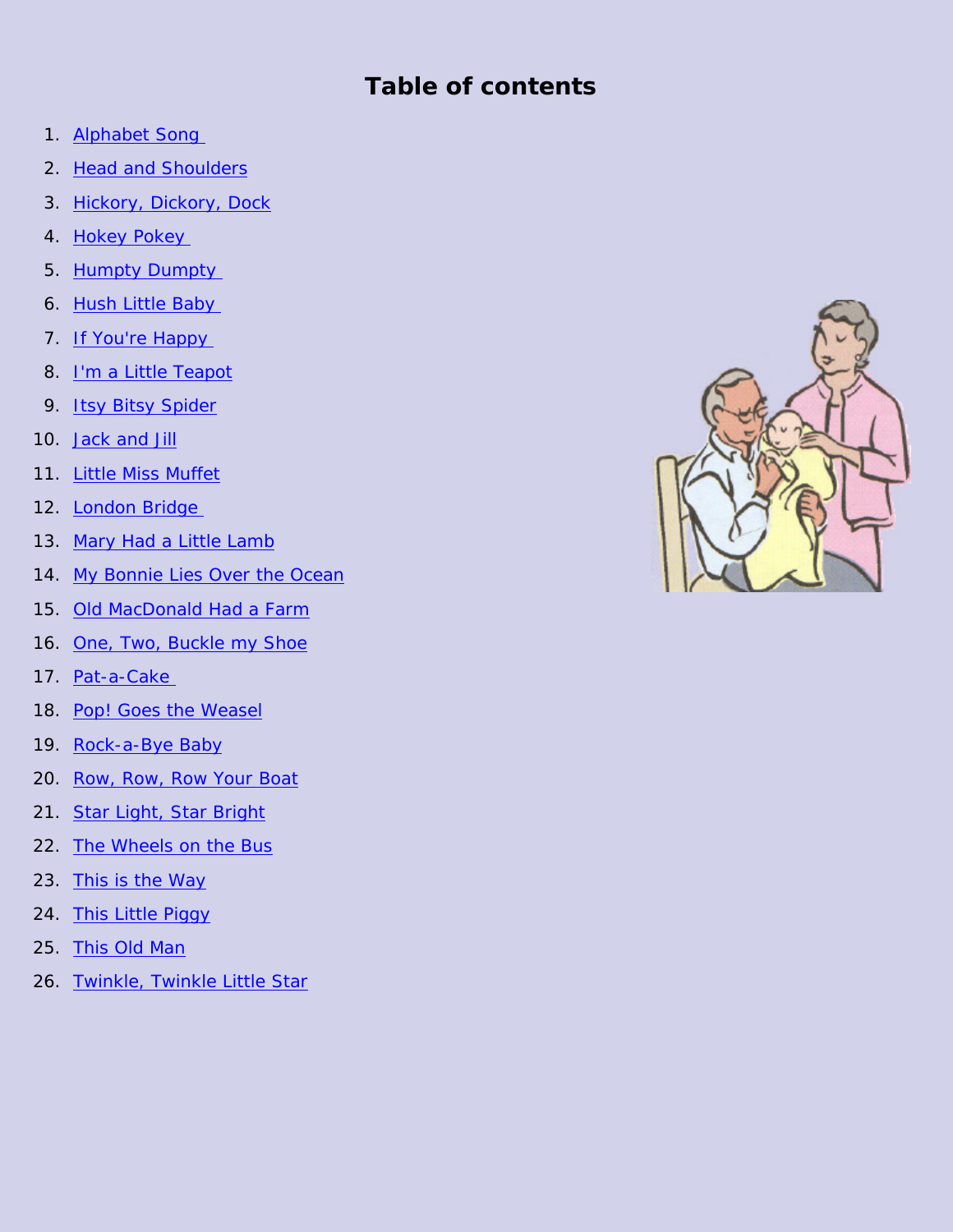<span id="page-3-0"></span>





## **Alphabet Song**

A, B, C, D, E, F, G, H, I, J, K, L, M, N, O, P, Q, R, S, T, U, V, W, X, Y, and Z…

Now I know my A-B-C's, Next time won't you sing with me?

## **Head and Shoulders**

Head and shoulders, knees and toes, Knees and toes, knees and toes. Head and shoulders, knees and toes. Eyes, ears, mouth, and nose.

(Touch body parts as they are named.)

# **Hickory, Dickory, Dock**

Hickory, dickory, dock, The mouse ran up the clock. The clock struck one. The mouse ran down! Hickory, dickory, dock.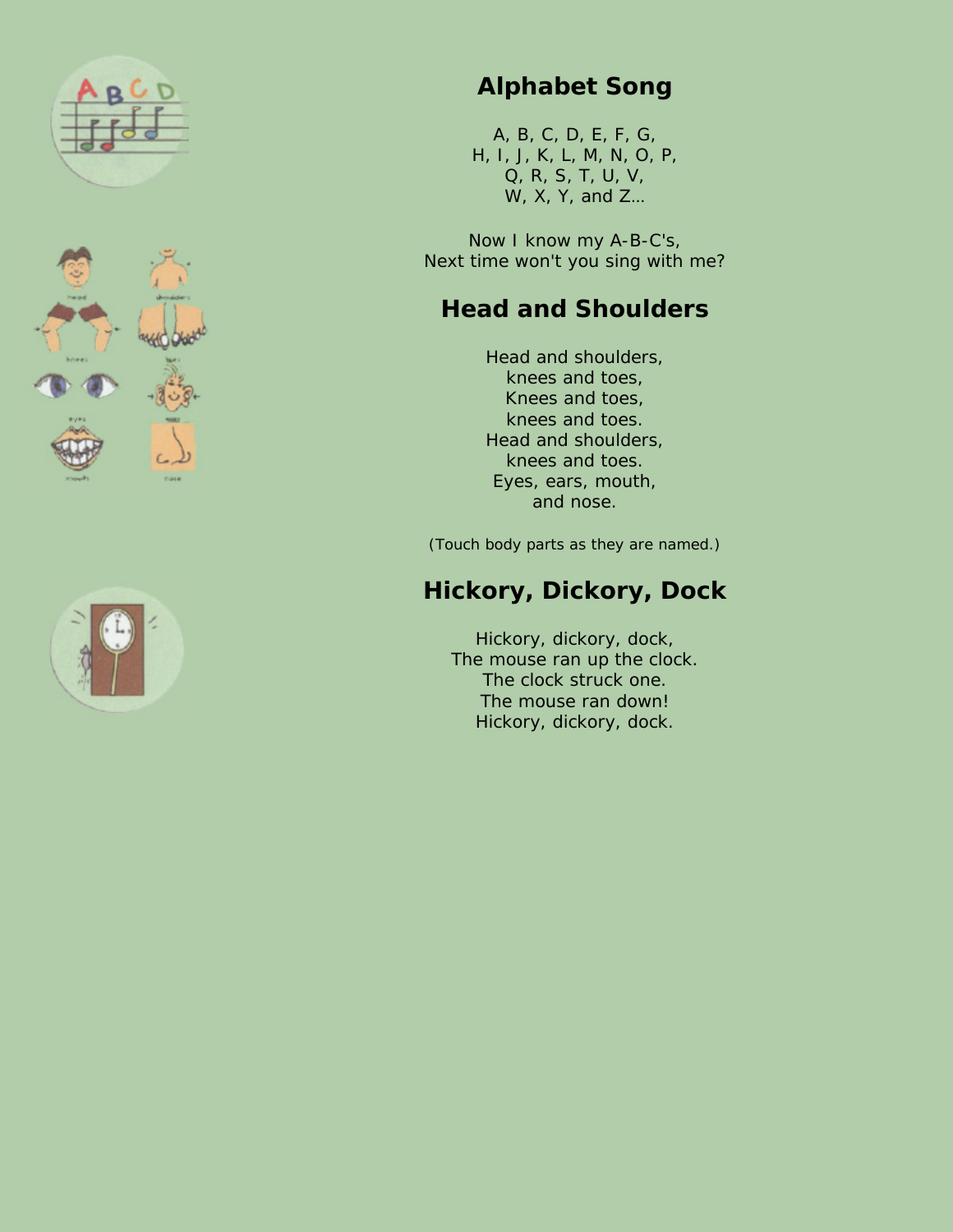#### **Hokey Pokey**

<span id="page-4-0"></span>You put your right foot in, You put your right foot out, You put your right foot in, And your shake it ail about. You do the Hokey Pokey And you turn yourself around, That's what it's ail about. You put your left foot in, You put your left foot out, Yqu put your left foot in, And you shake it ail about. You do the Hokey Pokey And you turn yourself around, That's what it's ail about.

> Additional verses: right hand left hand right shoulder left shoulder right hip left hip whole self





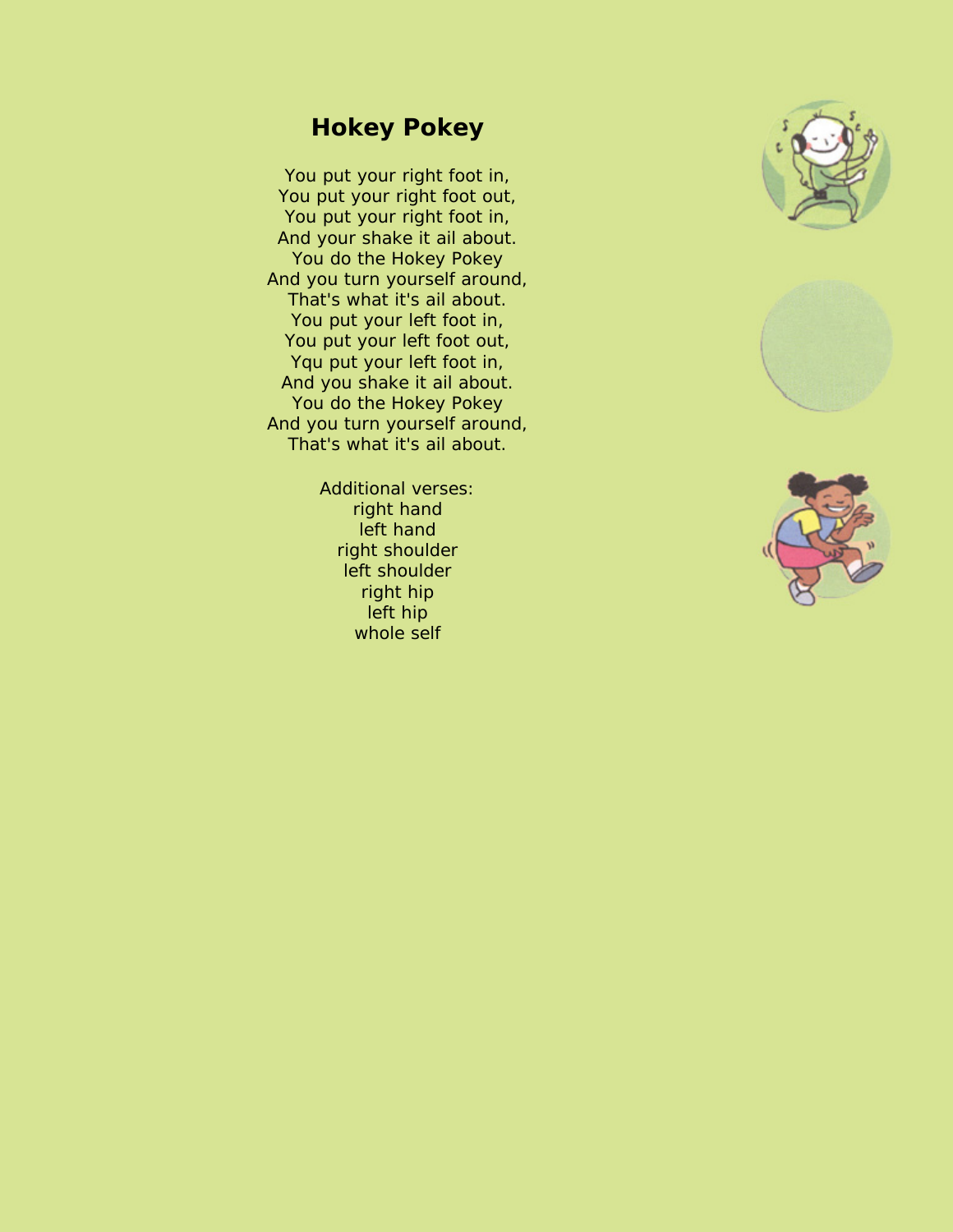<span id="page-5-0"></span>

## **Humpty Dumpty**

Humpty Dumpty sat on a wall, Humpty Dumpty had a great fall. All the king's horses And all the king's men Couldn't put Humpty together again.

## **Hush Little Baby**

Hush, Little baby, don't say a word, Mama's gonna buy you a mocking bird.

If that mocking bird don't sing, Mama's gonna buy you a diamond ring.

If that diamond ring turns brass, Mama's gonna buy you a looking glass.

If that looking glass gets broke Mama's gonna buy you a billy goat.

If that billy goat don't pull, Mama's gonna buy you a cart and mule.

If that cart and mule turn over, Mama's gonna buy you a dog named Rover.

If that dog named Rover won't bark, Mama's gonna buy you a horse and cart.

> If that horse and cart fall down, Then you'll still be the sweetest little baby in town .





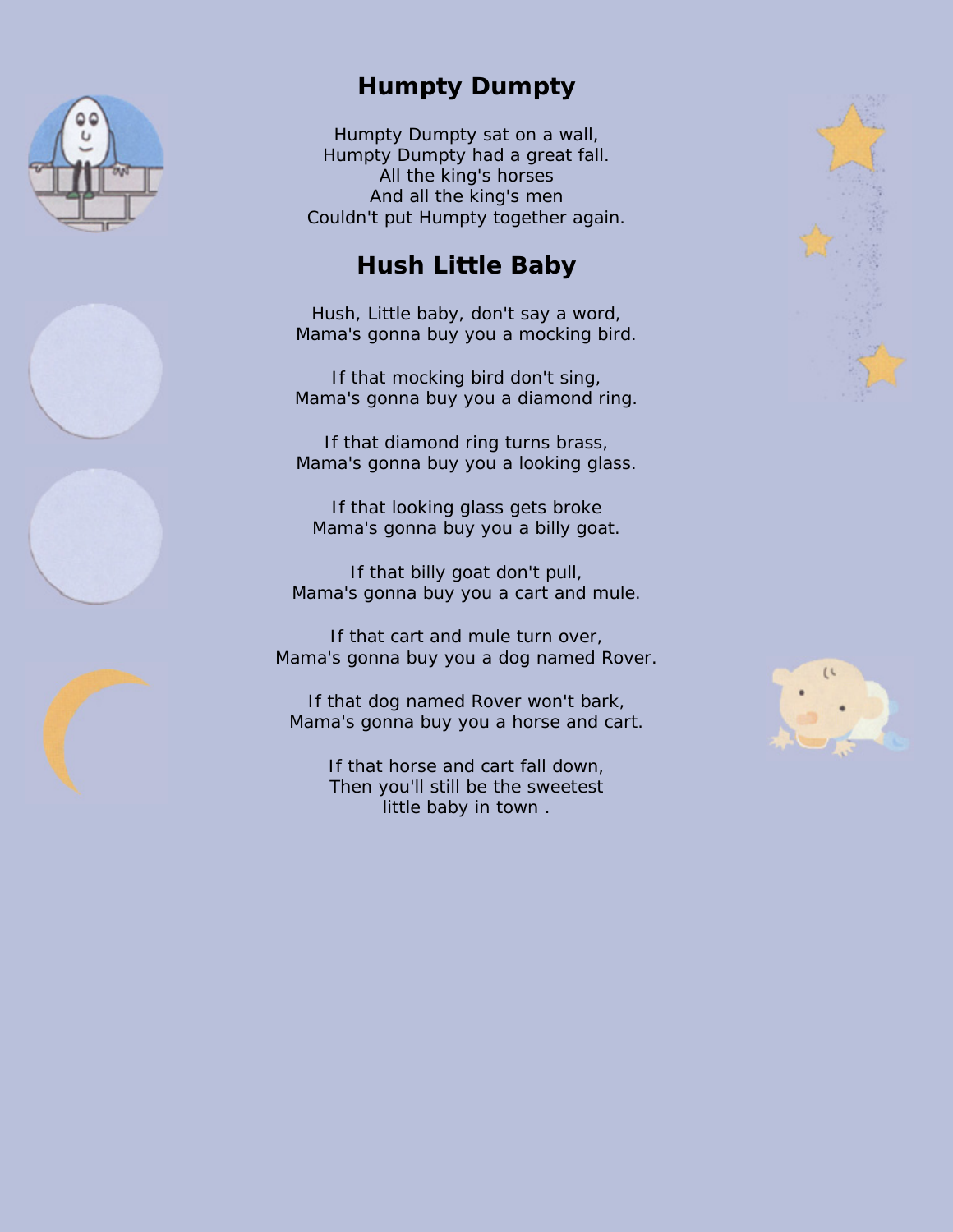#### **If You're Happy**

<span id="page-6-0"></span>If you're happy and you know it, clap your hands.(Clap hands) If you're happy and you know it, clap your hands.(Clap hands) If you're happy and you know it, and you really want to show it. If you're happy and you know it, clap your hands. (Clap hands)

Verse 2: "Stomp your feet" Verse 3: "Say Hooray" Verse 4: "Do all three"

#### **I'm a Little Teapot**

l'm a little teapot short and stout; Here is my handle; here is my spout. When I get all steamed then I shout, "Just tip me over and pour me out."

### **Itsy Bitsy Spider**

The itsy bitsy spider went up the waterspout; Down came the rain and washed the spider out; Out came the sun and dried up ail the rain;

> And the itsy bitsy spider went up the spout again.





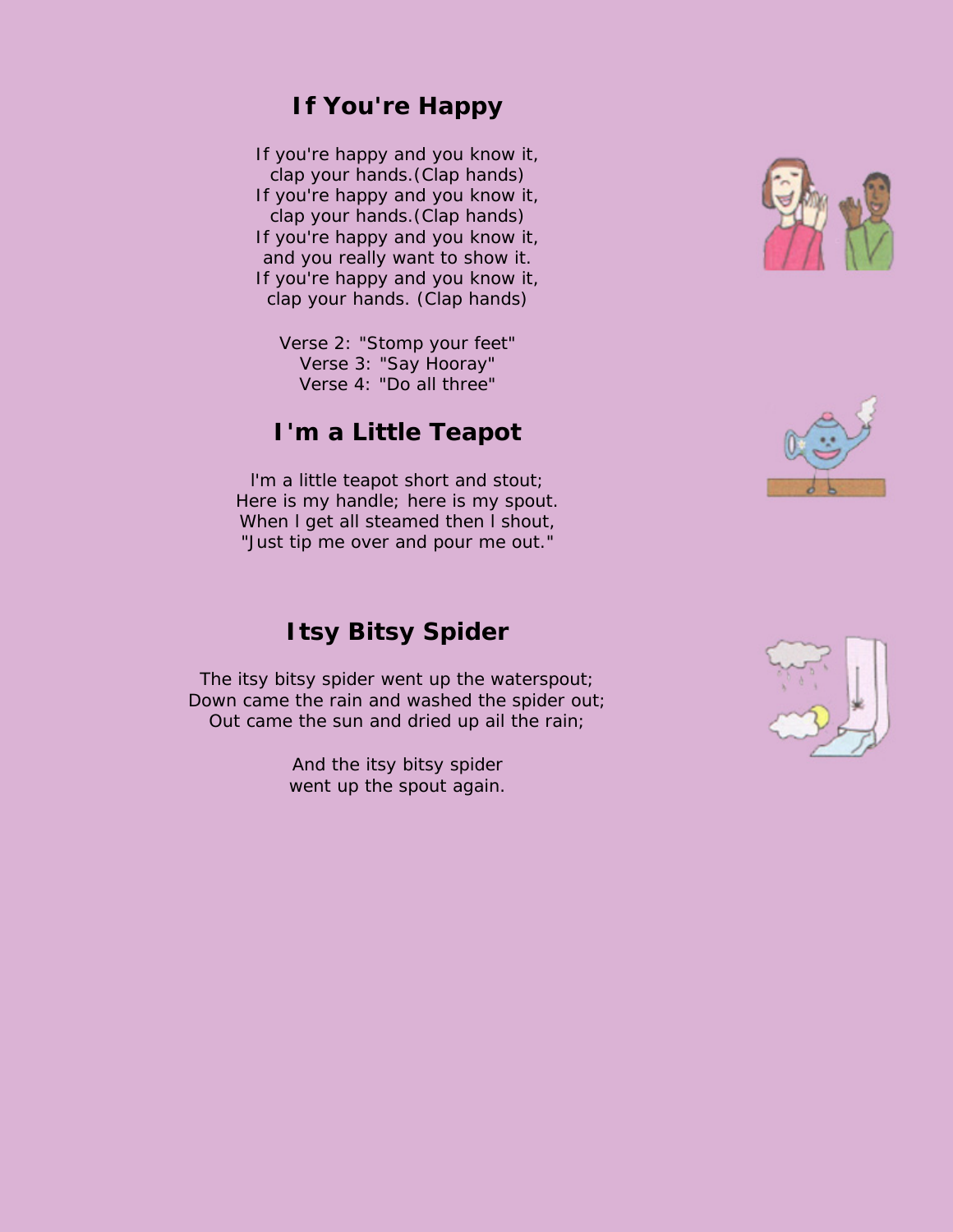<span id="page-7-0"></span>



## **Jack and Jill**

Jack and Jill Went up the hill To fetch a pail of water. Jack fell down And broke his·crown And Jill came tumbling after.

Up Jack got And home did trot As fast as he could caper, Went to bed And plastered his hea With vinegar and brown paper.

## **Little Miss Muffet**

Little Miss Muffet sat on a tuffet, Eating her curds and whey; Along came a spider, Who sat down beside her And frightened Miss Muffet away.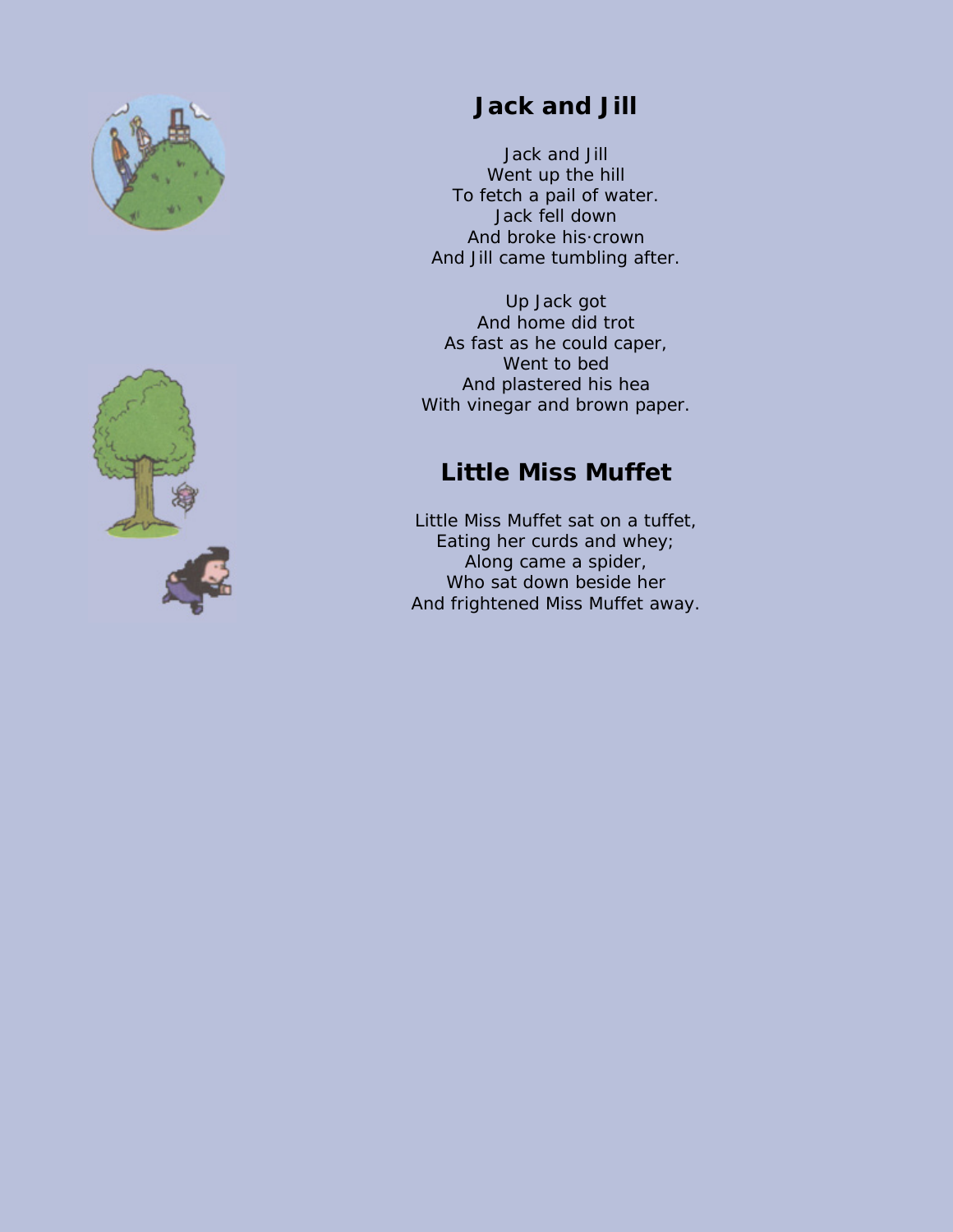#### **London Bridge**

<span id="page-8-0"></span>London Bridge is falling down, Falling down, falling down. London Bridge is falling down, My fair lady.

Build it up with iron bars, Iron bars, iron bars. Build it up with iron bars, My fair lady.

Iron bars will bend and break, Bend and break, bend and break. Iron bars will bend and break, My fair lady.

Built it up with gold and silver, Gold and silver, gold and silver, Built it up with gold and silver, My fair lady.







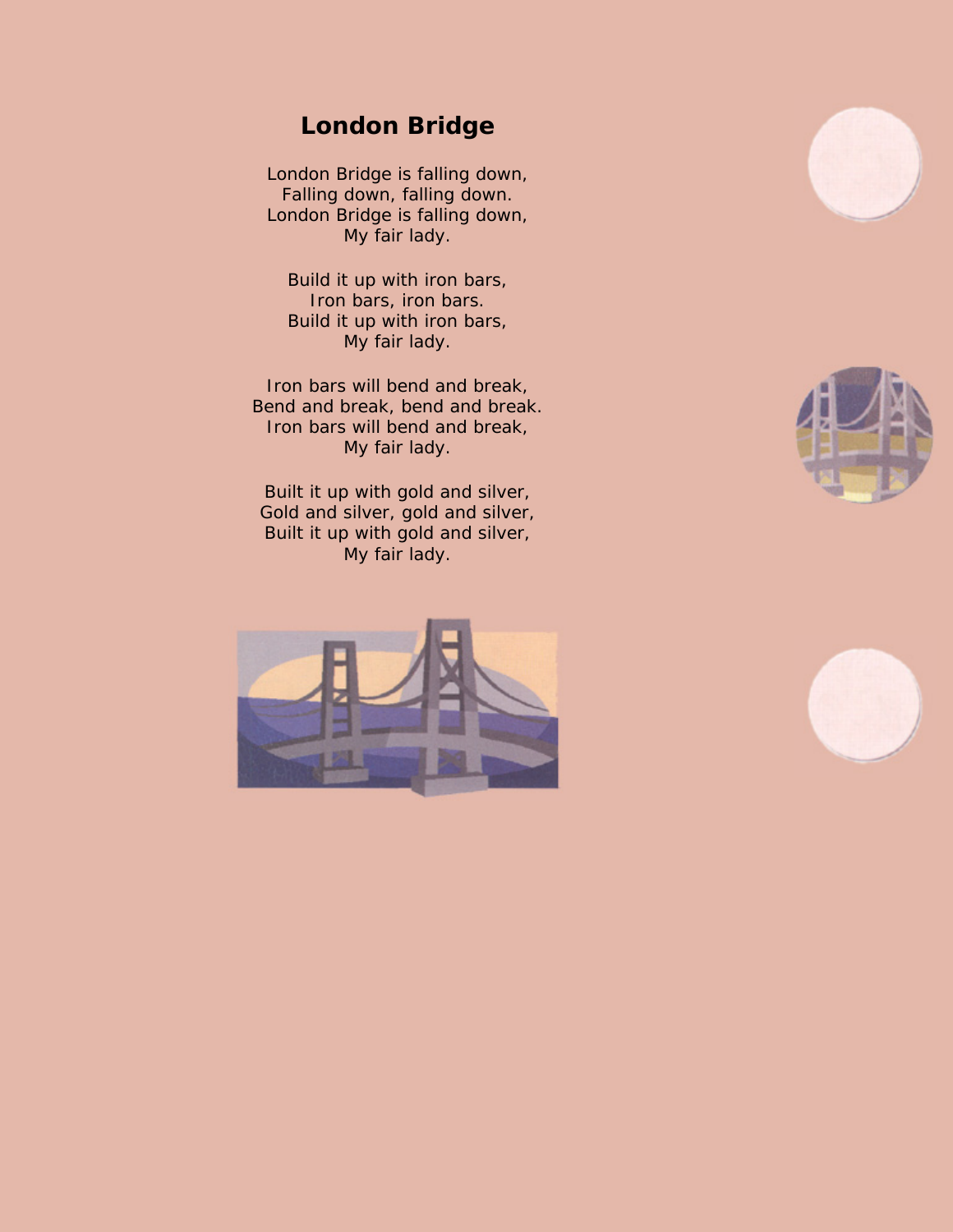<span id="page-9-0"></span>





## **Mary Had a Little Lamb**

Mary had a little lamb, little lamb, little lamb. Mary had a little lamb, Its fleece was white as snow.

> And everywhere that Mary went, Mary went, Mary went And everywhere that Mary went, The lamb was sure to go.

It followed her to school one day... That was against the rule. It made the children laugh and play ... To see a lamb at school.

And so the teacher turned it out ... But still it lingered near. And waited patiently about ... 'Till Mary did appear.

"Why does the lamb love Mary so?" ... The eager children cry. "Why, Mary loves the lamb, you know" The teacher did reply.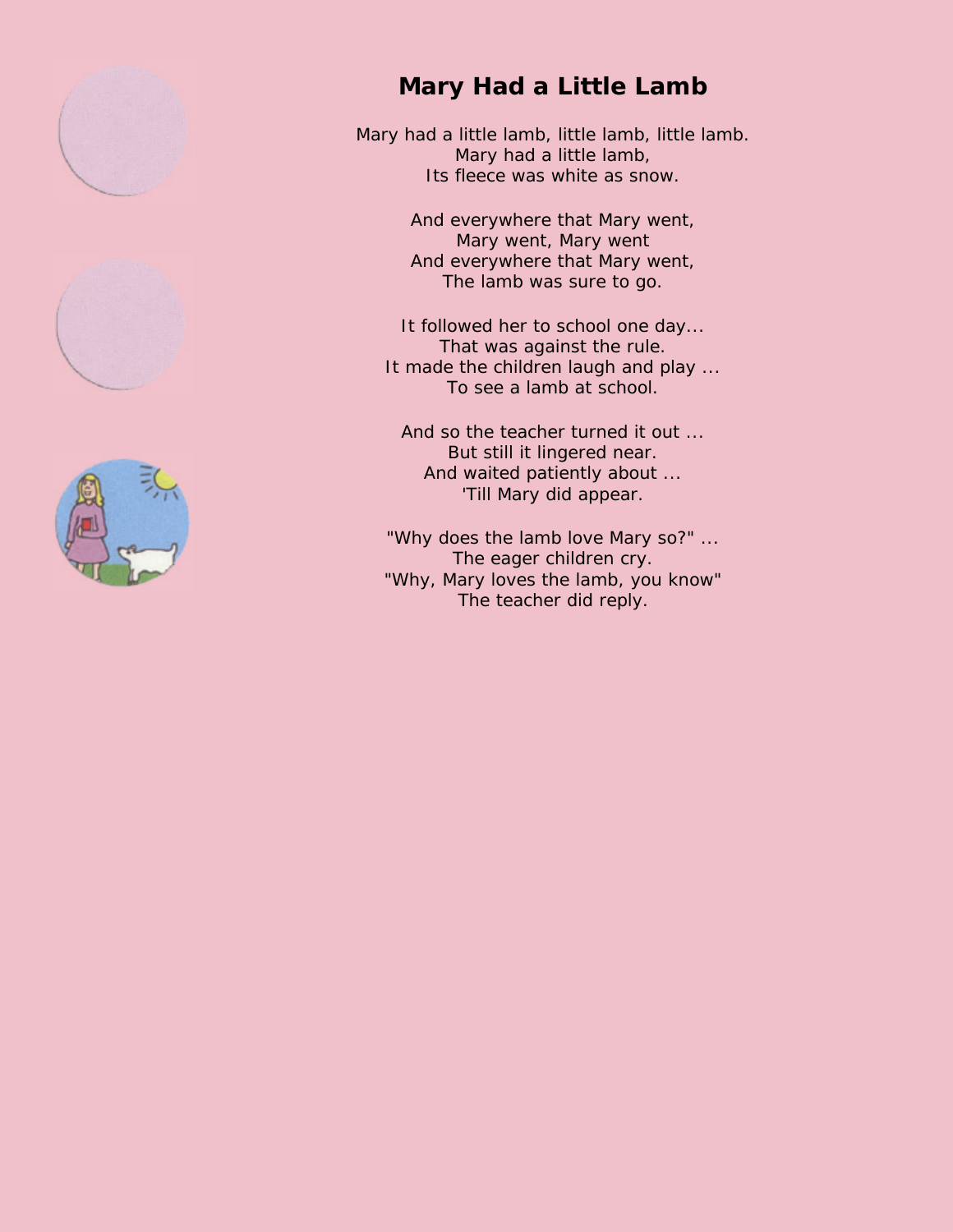## <span id="page-10-0"></span>**My Bonnie Lies Over the Ocean**

My Bonnie lies over the ocean, My Bonnie lies over the sea. My Bonnie lies over the ocean, Please bring back my Bonnie to me.

Bring back, bring back, Oh, bring back my Bonnie to me, to me. Bring back, bring back, Oh, bring back my Bonnie to me

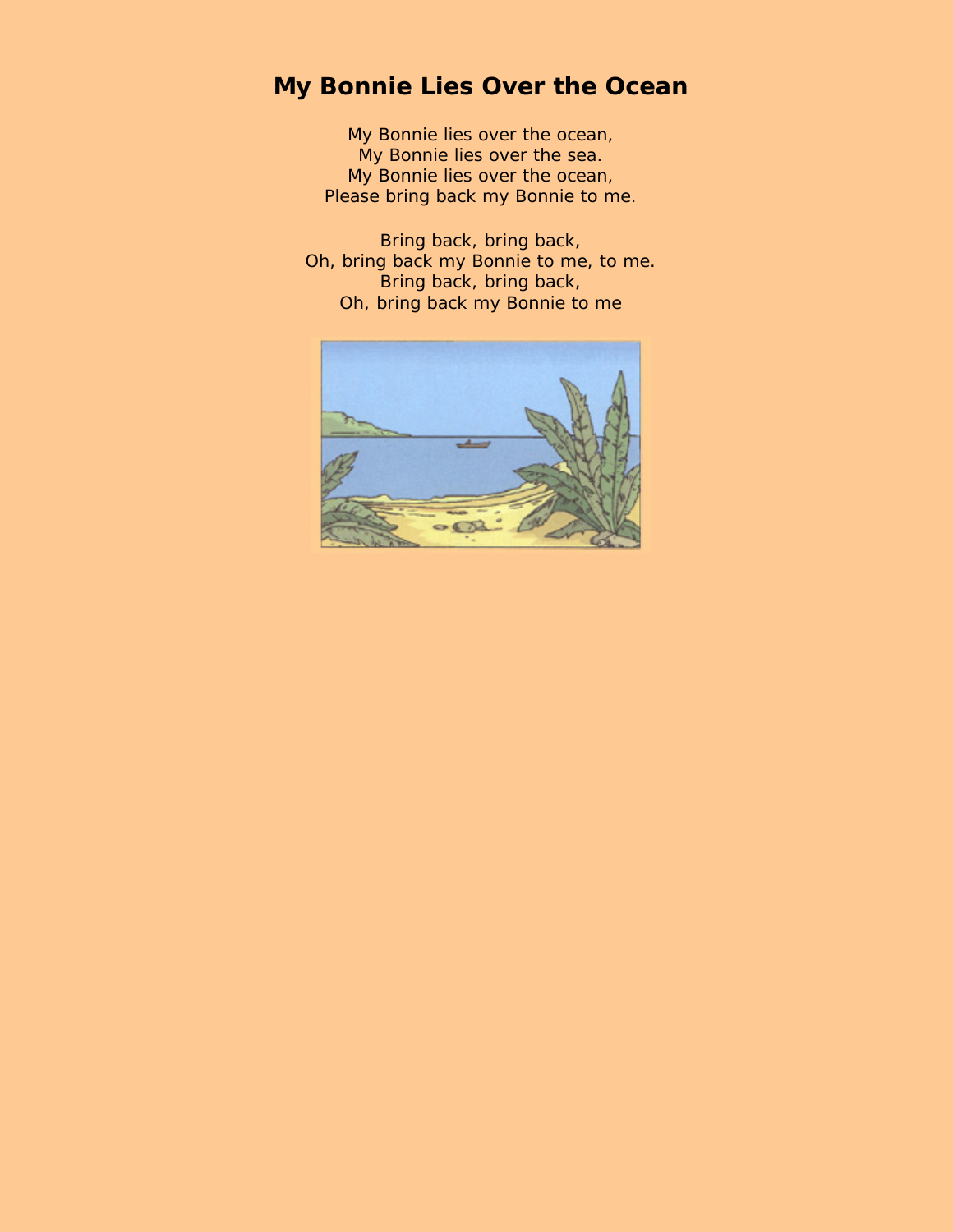<span id="page-11-0"></span>





## **Old MacDonald had a Farm**

Old MacDonald had a farm, E-I-E-I-O. And on his farm he had some cows, E-I-E-I-O. With a "moo-moo" here and a "moo-moo" there, Here a "moo", there a "moo", everywhere a "moo-moo".

Old MacDonald had a farm, E-I-E-I-O. An.don his farm he had some donkeys, E-I-E-I-O. With a "hee-haw" here and a "hee-haw" there, Here a "hee", there a "haw", everywhere a "hee-haw".

Old MacDonald had a farm, E-I-E-I-O. And on his farm he had some pigs, E-I-E-I-O. With an "oink-oink" here and an "oink-oink" there, Here an "oink", there an "oink", everywhere an "oink-oink".

> Additional verses: ducks with a "quak-quack", chickens with a "cluck-cluck", sheep with a "baa-baa", horses with a "neigh-neigh", dogs with a "woof-woof", and so on.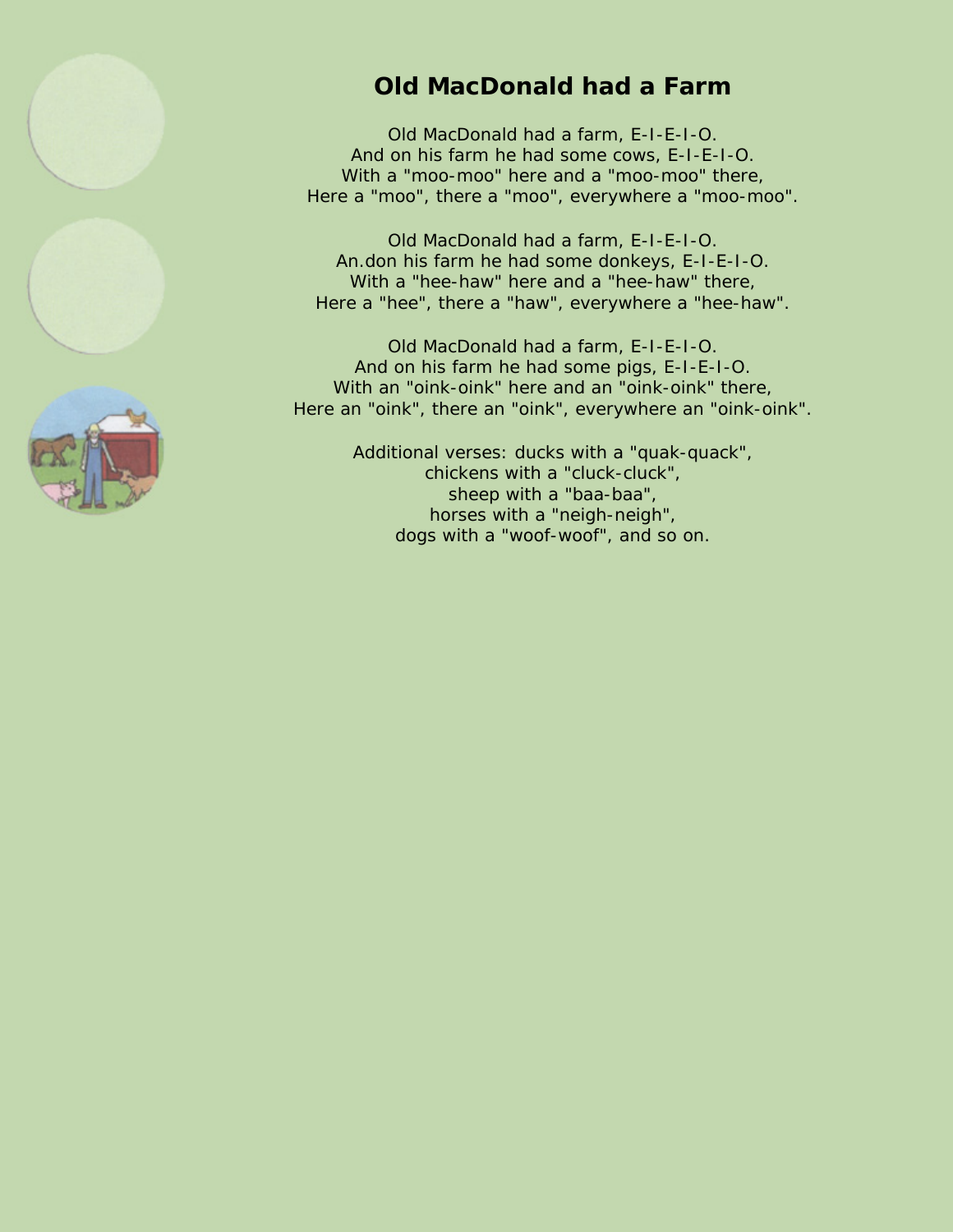#### <span id="page-12-0"></span>**One, Two, Buckle my Shoe**

One, two, buckle my shoe; Three, four, shut the door; Five, six, pick up sticks; 5even, eight, lay them straight; Nine, ten, a good fat hen.

#### **Pat-a-Cake**

Pat-a-cake, pat-a-cake, baker's man, Bake me a cake as fast as you can. Pat it, and prick it, and mark it with a "B" And put it in the oven for Baby and me!

Variations: Pat-a-cake, pat-a-cake, baker's man, So l will, master, as fast as l can. Pat it, and prick it, and mark it with a "T" And put it in the oven for Tommy and me!

#### **Pop! Goes the Weasel**

All around the cobbler's bench The monkey chased the weasel. The monkey thought 'twas all in fun. Pop! Goes the weasel.





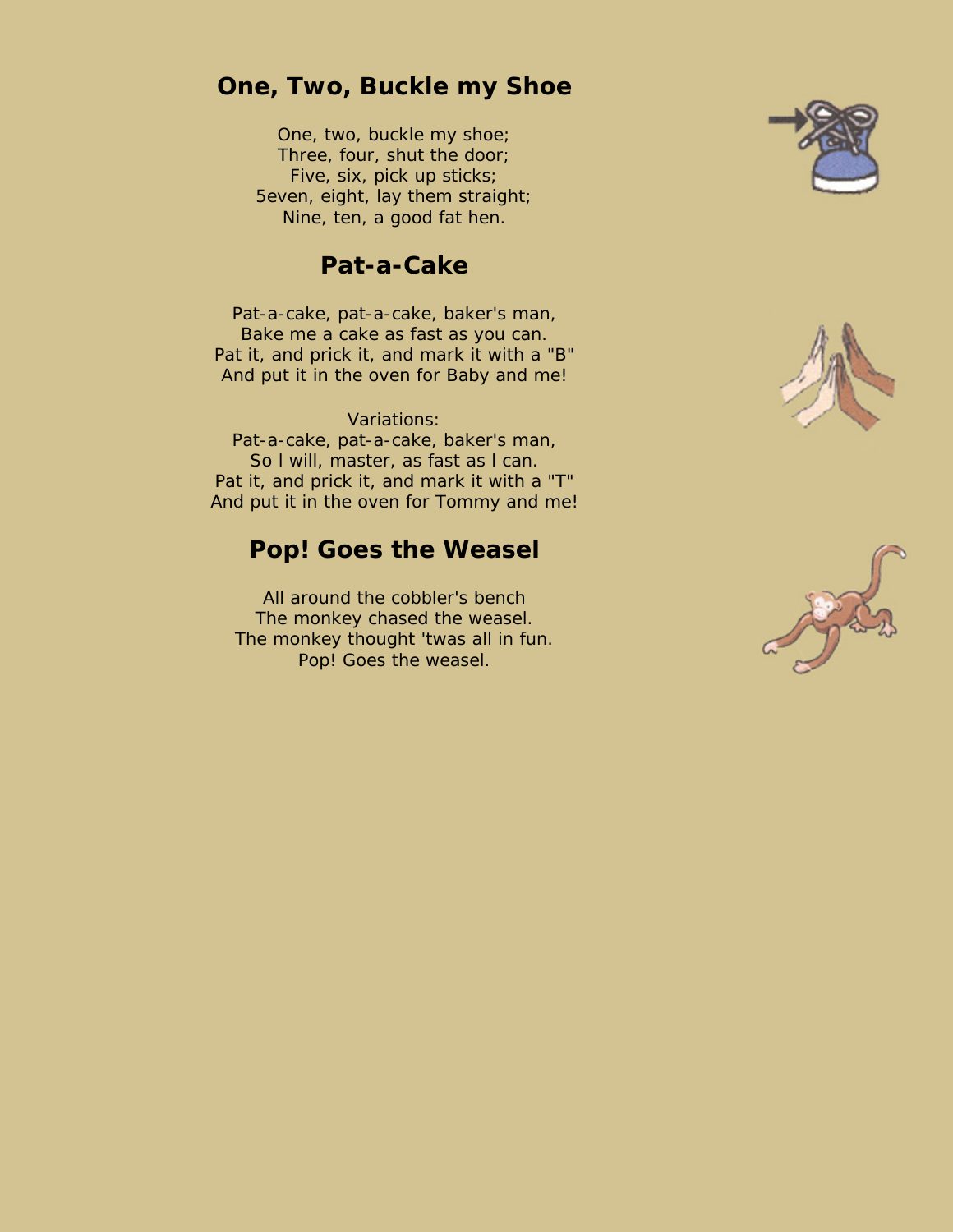## <span id="page-13-0"></span>**Rock-a-Bye Baby**

Rock-a-bye, baby, On the treetop. When the wind blows, The cradle will rock.When the bough breaks, The cradle will fall. Down will come baby, Cradle and all.

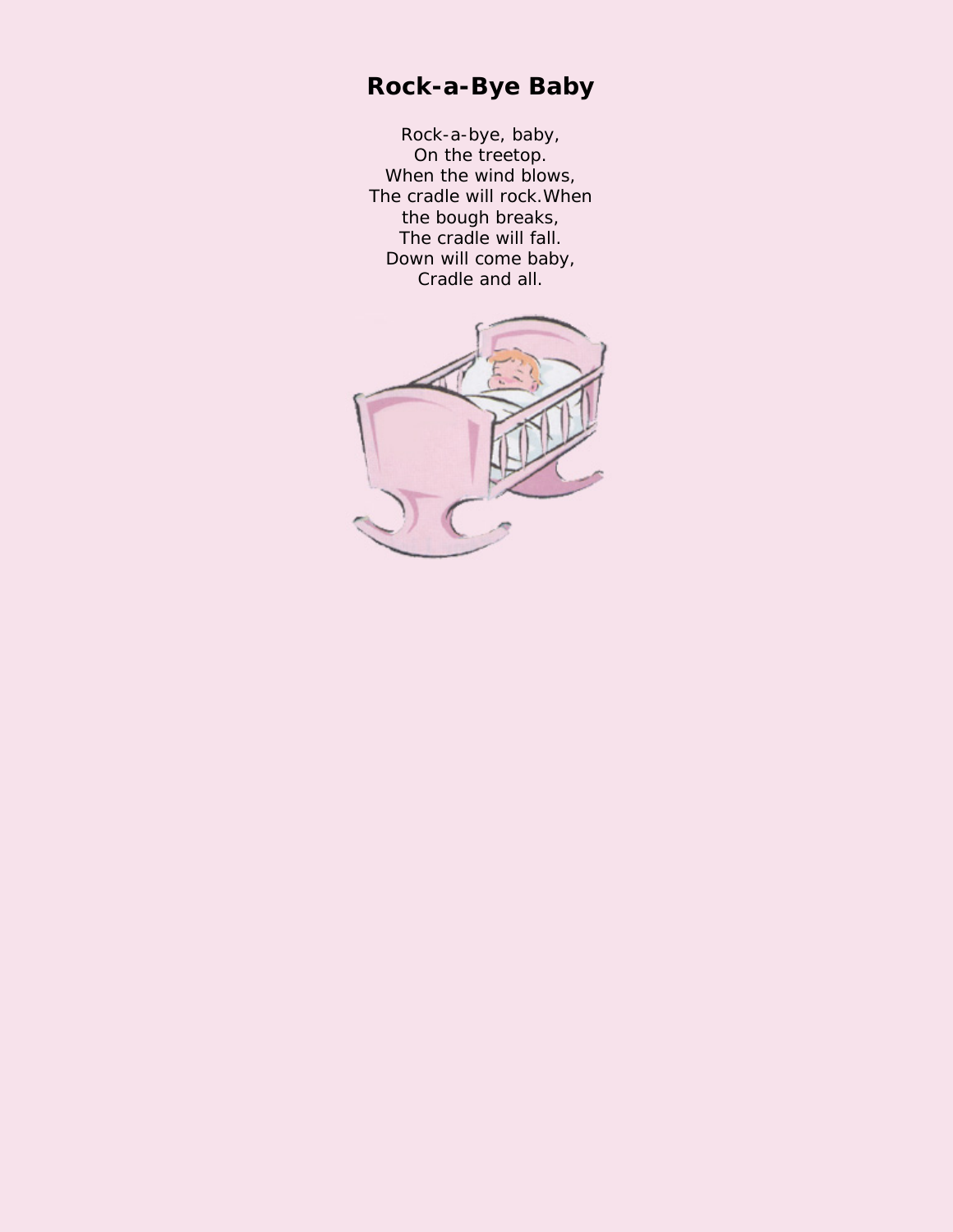<span id="page-14-0"></span>

Row, row, row your boat Gently down the stream. Merrily, merrily, merrily, merrily, Life is but a dream.





# **Star Light, Star Bright**

Star Light, star bright, First star I see tonight, I wish I may, I wish I might, Have the wish I wish tonight.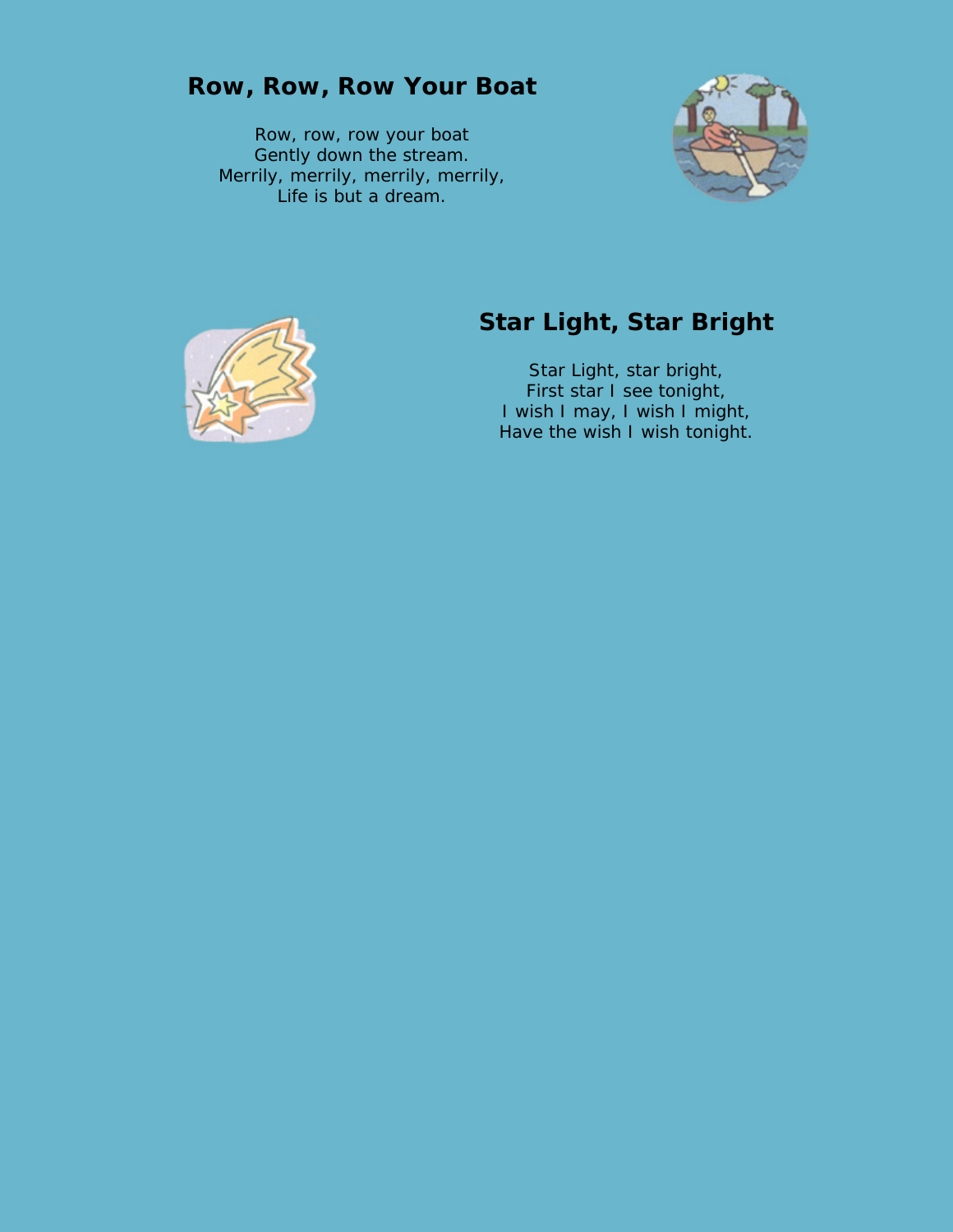<span id="page-15-0"></span>





## **The Wheels on the Bus**

The wheels on the bus go Round and round, Round and round, Round and round. The wheels on the bus go Round and round, all through the town.

The horn on the bus goes "beep, beep, beep!" "beep, beep, beep!" "beep, beep, beep!" The horn on the bus goes "beep, beep, beep!" all through the town.

The wipers on the bus go "swish, swish, swish" "swish, swish, swish" "swish, swish, swish". The wipers on the bus go "swish, swish, swish" all through the town.

Additional verses: The people on the bus go up and down. The babies on the bus go "wah, wah, wah!" The parents on the bus go "Sh! Sh! Sh!" The signals on the bus go "blink, blink, blink". The motor on the bus goes "zoom, zoom, zoom".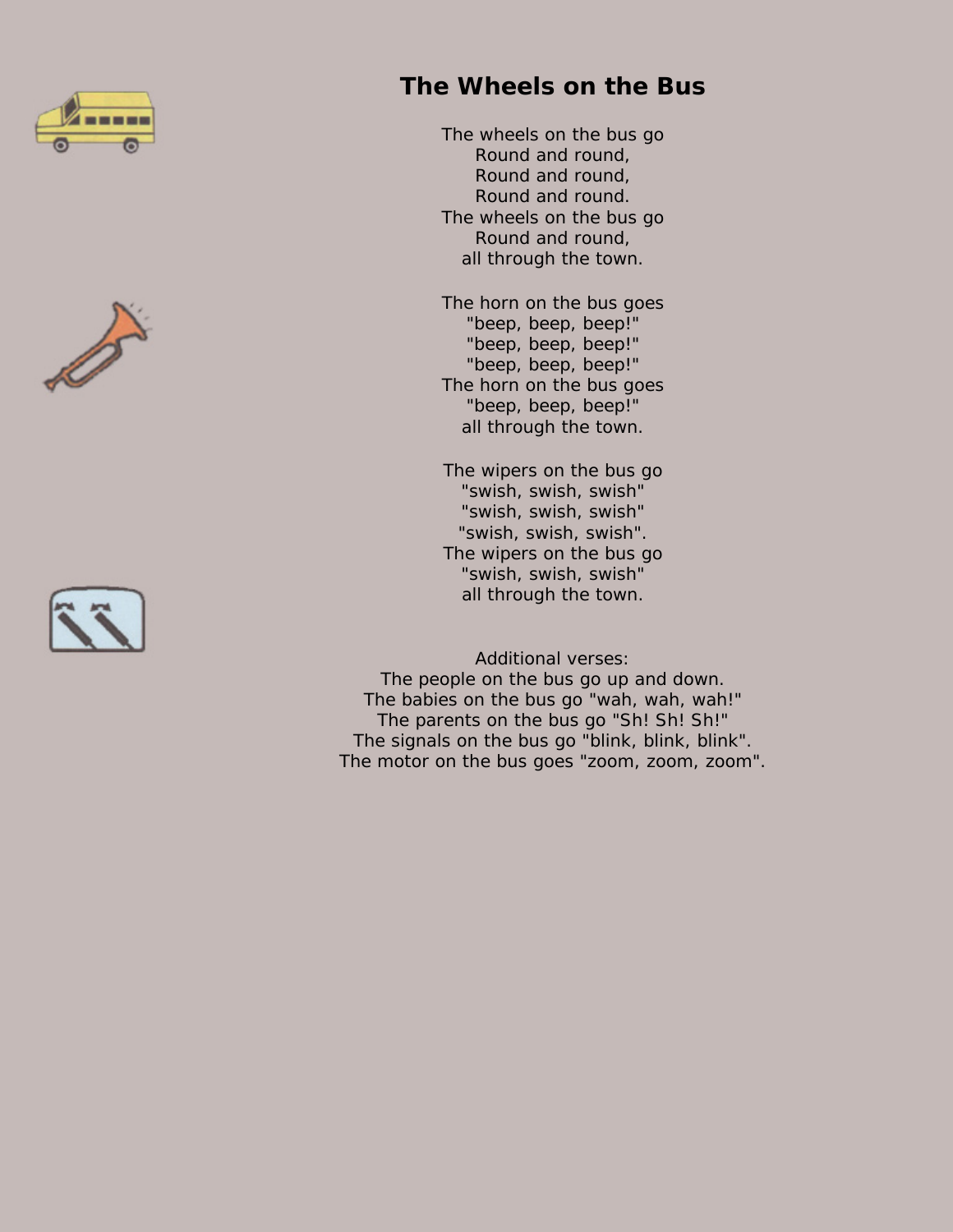#### **This is the Way**

<span id="page-16-0"></span>This is the way we wash our hands, Wash our hands, wash our hands, This is the way we wash our hands, So early in the morning.

This is the way we wash our feet . This is the way we clap our hands . This is the way we stomp our feet . This is the way we wash our clothes . This is the way we fold our clothes . This is the way we say we're done . This is the way we shout hooray .

#### **This Little Piggy**

This little piggy went to market, (Wiggle baby's big toe)

This little piggy stayed home, (Wiggle baby's second toe)

This little piggy had roast beef, (Wiggle baby's third toe)

This little piggy had none, (Wiggle baby's fourth toe)

This little piggy cried "wee, wee, wee" All the way home... (Wiggle baby's little toe, then tickle all the toes as you 'walk' your fingers back to the big toe)



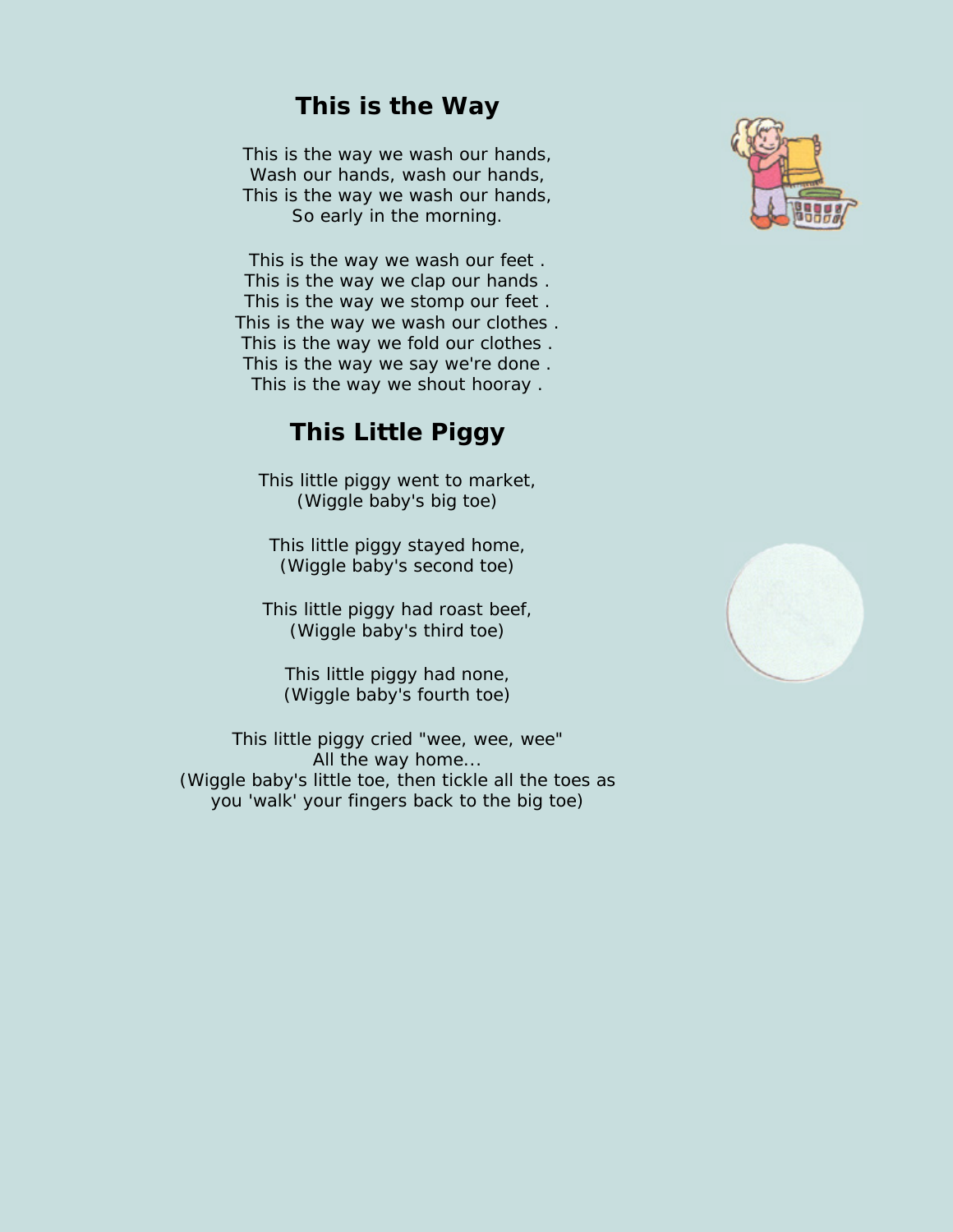#### **This Old Man**

<span id="page-17-0"></span>This old man, he played one He played knick-knack on my thumb, With a knick-knack paddywhack, give a dog a bone, This old man came rolling home.

This old man, he played two He played knick-knack on my shoe, With a knick-knack paddywhack, give a dog a bone, This old man came rolling home.

Additional verses: he played three … on my knee.

he played four … on my door. he played five … on my hive. he played six … on my sticks. he played seven … up in heaven. he played eight … on my gate. he played nine … on my spine. he played ten … once ag'n

#### **Twinkle, Twinkle, Little Star**

Twinkle, twinkle, little star, How l wonder what you are, Up above the world so high, Like a diamond in the sky. Twinkle, twinkle, little star, How l wonder what you are!